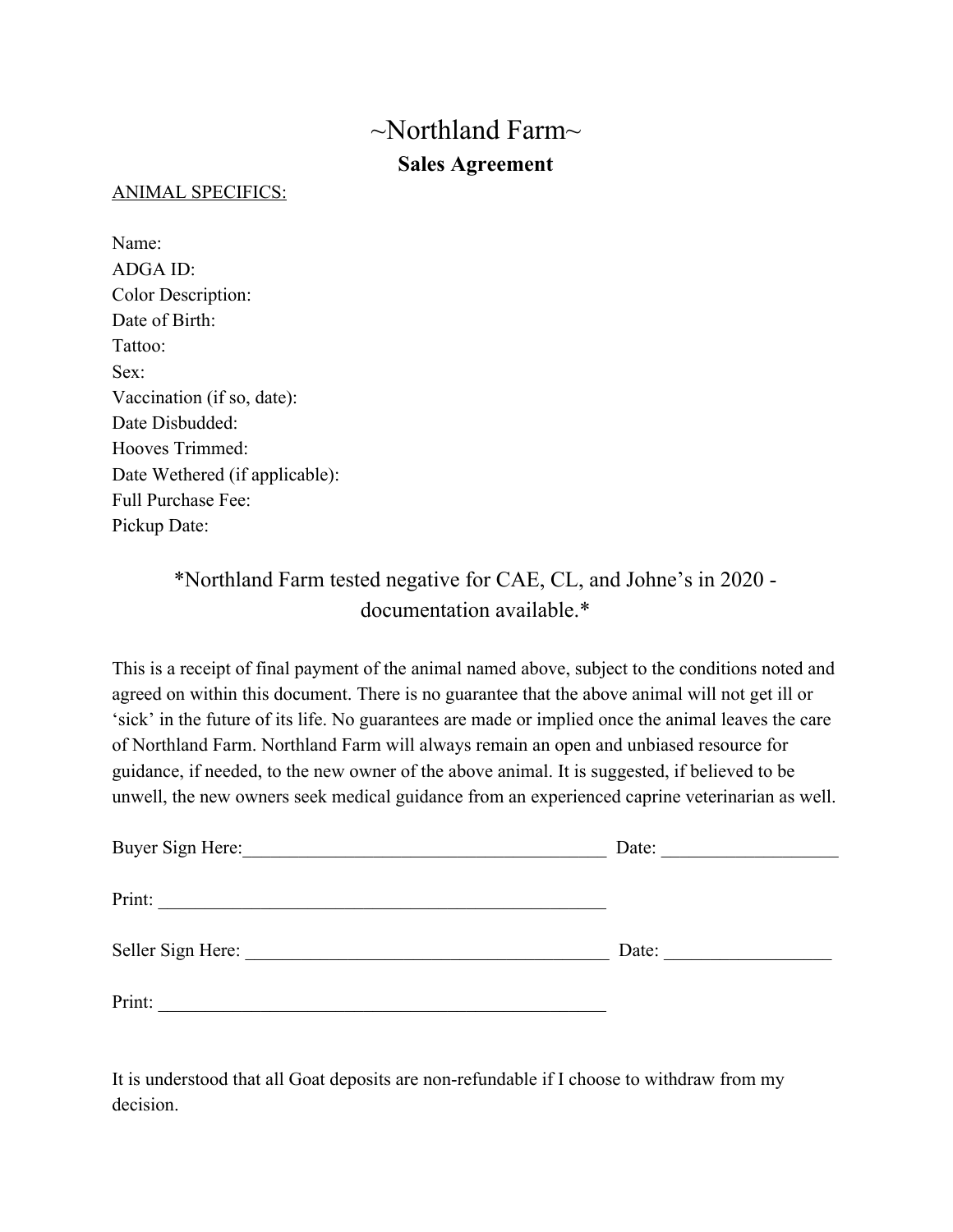## Resources:

As stated above, we will try our absolute best to assist with anything regarding the new addition to your farm. As life happens, there may be times when an emergency arises and we just haven't checked our messages or a situation has arisen where we cannot check messages. Below are resources that we have used in the past, and still use today to help us when we are confused. There is no such thing as a dumb question! Always, always ask for help if you need it!

#### Facebook Groups:

Successful Goating with Rosie

# Websites:

Tennesseemeatgoats.com, fisacofarm.com, Featherandscale.com,

Thriftyhomesteader.com

#### Supplies:

Jefferspet.com, pbsanimalhealth.com

# Bottle Babies:

If taking bottle babies, we recommend Pritchard Teats. Be sure to snip the tip of the teat or milk will not flow. The best milk to use is of course, goats milk, but regular \*whole\* milk from the store is 2nd. Keep track of kid's weight and feed 20% of their body weight daily. Warm milk before feeding, but do not use a microwave as this will create hot spots in the milk. Until two weeks old feed 3x a day. From 2 weeks to weaning feed 2x a day. 12-14 weeks is the recommended weaning age. We recommend a small handful of Blue Seal Medicated Grower (contains coccidia prevention) daily, as well as free choice hay and water. They will not eat (or drink) much in the first few weeks but it is important for healthy rumen development.

# Healthcare:

If goat gets loose or runny stool (orange or soft brown stool is normal for goat kids) then immediately stop feeding milk and feed it ONLY electrolytes for 24 hours, in place of the milk. This gives the stomach time to heal. Feed the electrolytes the full 24 hours for effectiveness. Electrolytes for goats are available at most feed stores. \*\*NEVER give plain water in a bottle this can kill your goat very quickly!

Our goats are healthy and free from visual defects when we sell them. Since we cannot control the goat's environment once they leave our farm, we cannot offer further guarantees. Due to biosecurity reasons, we cannot accept an animal back once they have left our property. Size, production, future health, fertility, scurs, show quality, and looks cannot and will not be guaranteed. All sales are final.